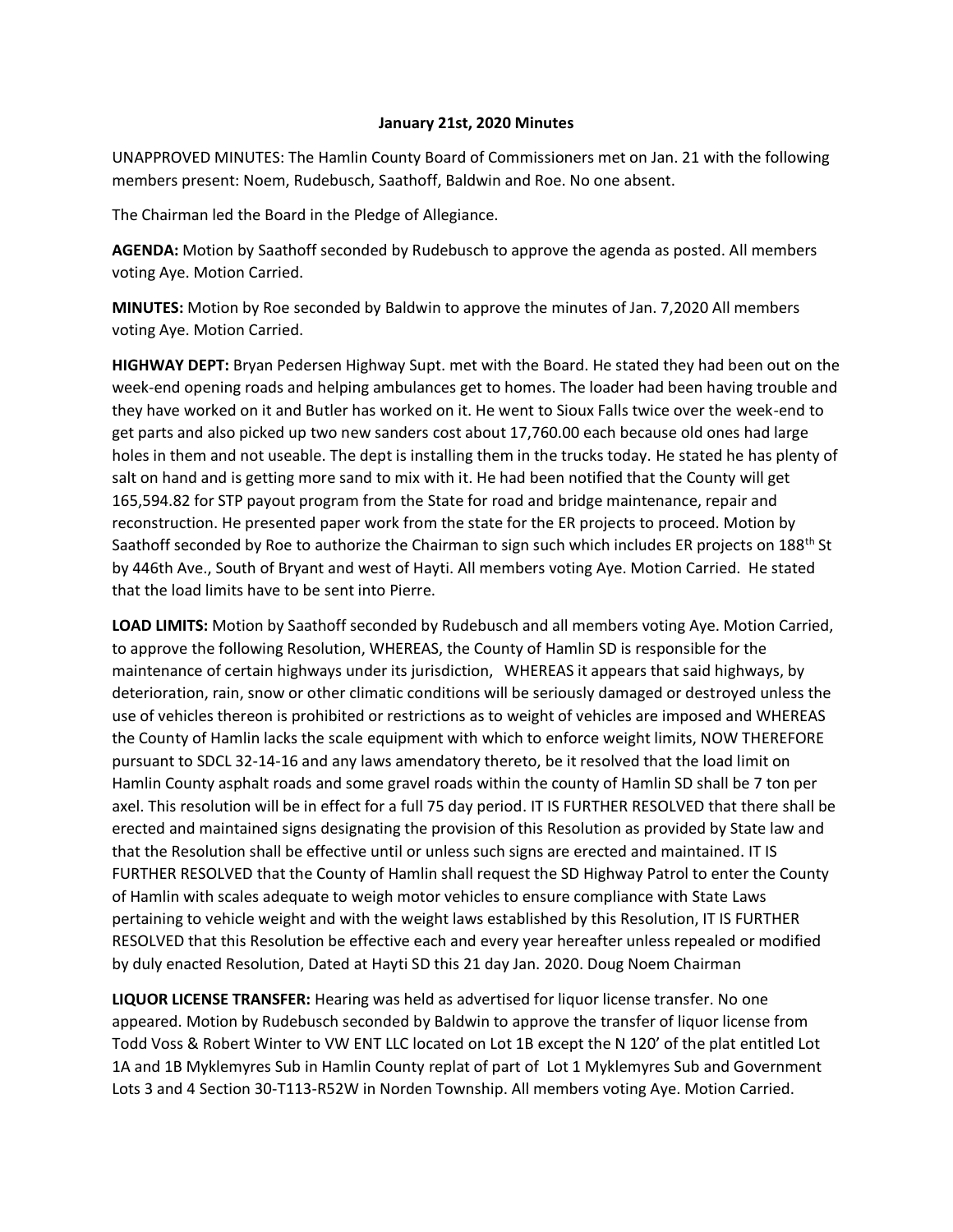**DEPARTMENT HEADS:** Chad Schlotterbeck Sheriff, John Delzer States Attorney, Chris Schafer Director of Equalization, Cheslie Gustafson Janitor, Jessica Trautner Treasurer, Bryan Pedersen Highway Supt and Amber Raasch Register of Deeds met with the board. They stated they would like to see the longevity benefit improved and presented what other counties were using. Chad gave a presentation of a step program for salaries for his department which he would like to use. The Board will look this over. Chad requested permission to attend the Sheriffs conference in Deadwood April 20-24 and also for Deputy Tristan Molitor to attend a training session in Deadwood April 19-21 The Board approved the travel requests.

**EXECUTIVE SESSION:** Motion by Rudebusch seconded by Roe to go into executive session at 11:20 for personnel reasons SDCL 1-25-2 (1) All members voting aye. Motion Carried. The Chairman declared them out at 12:00

**PUBLIC COMMENT:** Randy Taschner met with the Board to show them some idea's for removing the water off of 188<sup>th</sup> St west of Hayti. Both sides of water do not have anyway to flow out or reduce the amount of water. The road is used for school, farming activities , and is a main road. He was proposing to pump the water off the road. Cost to rent pumping equipment estimate is 69,780.00 plus about 31,050 estimate for gas. For a company to do this cost would be estimate 119,570.00 plus estimate of gas 24,840 and estimate to raise intersection would be about 35,714 He would have to get permission from neighbors and is going to talk to Game& Fish Dept in Watertown this afternoon.He thinks the Game & Fish would have to buy some land. He thinks this would be a better option than building the road up again. It has already been built up three times. He stated he is still just working on this.

**FIRST DISTRICT CONTRACTS:** Motion by Ruebusch seconded by Roe to authorize the Chairman to sign the Letter of Agreement for Jan. 1,2020-Dec. 31,2020 with First District Assoc. for the Director of Equalization maintenance of Hamlin County's parcel database for 2,000.00 and for the Director of Equalization County GIS Website Hosting Needs for 5,000.00 All members voting Aye. Motion Carried.

**ABATEMENTS:** Motion by Roe seconded by Baldwin to approve the following abatements: Record 6978 was listed as None owner occupied and should be owner occupied Norden Township tax was 728.12 abate 165.72;Record # 7163 property was listed in Hamlin School District and should be in Arlington School District tax was 263.46 add on 47.46 tax Record 5813 Norden Township mobile home paid tax in advance total tax 1414.86 abate 793.12 Record 5764 in Norden Township exemption of some of the property not listed total tax 3952.86 abate 1142.28 All members voting Aye. Motion Carried.

**ANNUAL TOWNSHIP MEETING:** The Board set the annual meeting with the townships for Feb. 18 at 10:00 am

**ZONING BOARD MEMBERS:** Motion by Saathoff seconded by Roe to re-appoint John Pantzke and Leonard Kemnitz to three year terms on the zoning board.All members voting Aye. Motion Carried.

**PLAT:** Motion by Rudebusch seconded by Saathoff to approve the following plat of Jesse and Allison Saathoff Addition in the County of Hamlin SD located in the Southwest Quarter of the Northwest Quarter of Section 21, T113N, R51W of the 5<sup>th</sup> PM Hamlin County SD All members voting Aye. Motion Carried.

**FUEL QUOTE:** Jan.21 in Hazel #1 Diesel Hamlin Co Farmers Coop 2.34 Farmers Union 2.33 All quotes do not contain certain taxes.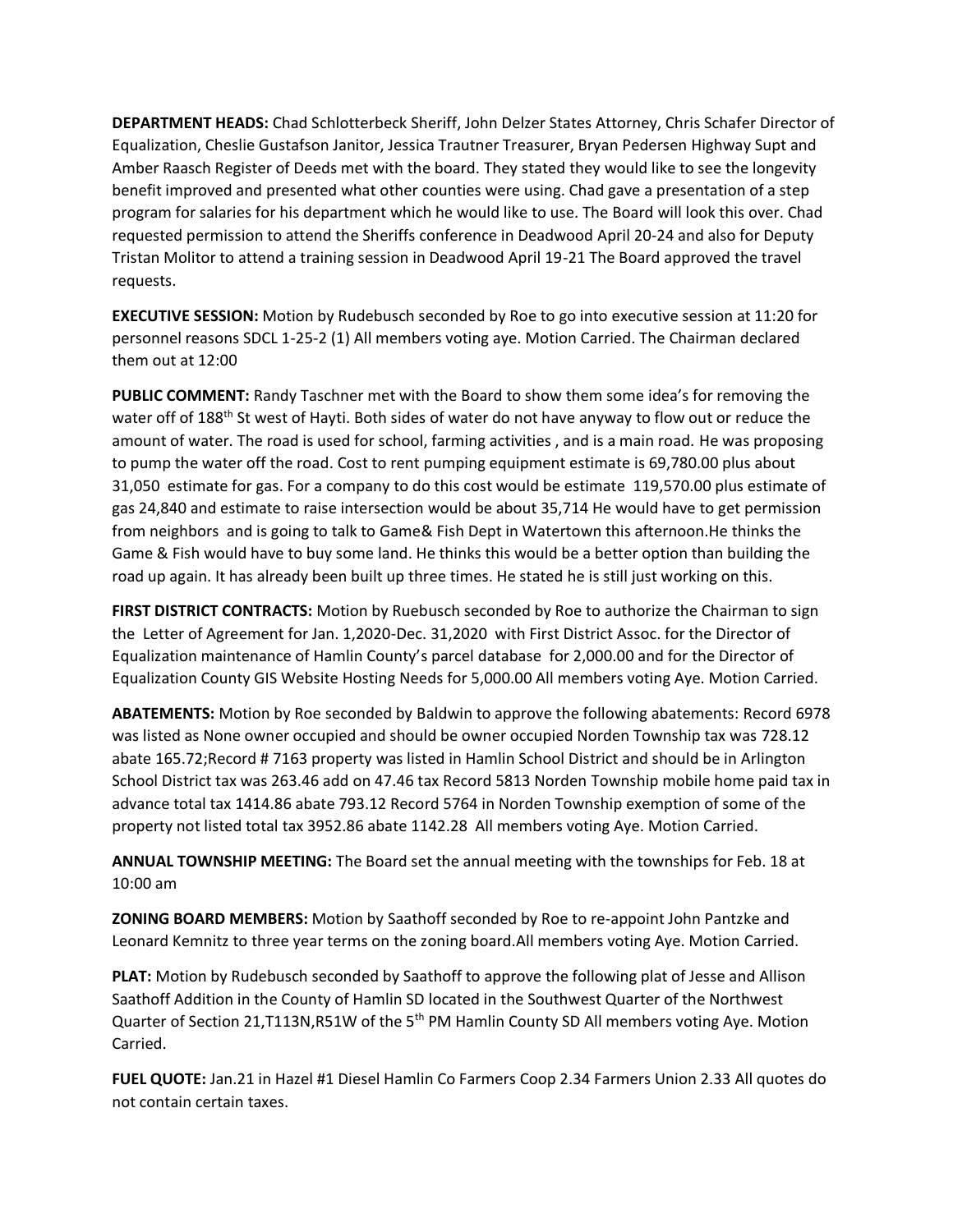**COUNTY FEES:** Motion by Rudebusch seconded by Saathoff to set the following fees charged by the County for certain services: Director of Equalization 1.00 per page, spreadsheet copy 2.00 for two pages and .50 for each additional page 750.00 for entire export of files: Treasurer .25 per page COPY MACHINE Per page.15 letter size.20 legal size and .50 large size REGISTER OF DEEDS: all charges set by SDCL except transfer spreadsheet 5.00 a month and .40 cents per instrument AUDITOR: Tax lists partial list 25.00 Entire county list 50.00 Ag Building rental 50.00 per day or 100.00 per day for commercial use of Ag Building; for storage 20.00 per month under show ring,40.00 per month for storage in buildings, 15.00 per month for campers parked just on the 4-H grounds which are not under any cover. Such campers should be parked as to not interfered with snow removal. All campers should sign a liability sheet removing the County from any liability. SHERIFF: fingerprinting 10.00 accident report 4.00 with pictures 5.00 - 6.00 ZONING: Building permits will include the cost of materials and labor 0-10,000 cost 40.00 ; 10,000 and up cost 40.00 plus 2.00 per thousand Special meeting 700.00 Building without a permit double the permit cost Rezoning request 500.00 Conditional Use permit 300.00 Variance permit 500.00 Plat 40.00 CAFO Class A 500.00 All members voting Aye. Motion Carried.

**STORM WEATHER SPOTTERS:** Motion by Saathoff seconded by Roe to approve the List of storm weather spotters : David Schaefer, Kelly Olsen, Roger Smith, Bob Koistinen, Shawn Mullaney, Nathan Popham, Bryan Petersen, Joe Trautner, Chuck Olson, Lynn Olson, Matt Miller, Terry Sorensen, Vikki Koistinen, Dwight Reitz, Dustin Foster, Jeff Shepherd, Scott Koistinen , Ken Pedersen, Matt Aas, Vic Erlacher, Justin Koistinen and Steve Vanheerde. All members voting Aye. Motion Carried

**ZONING:** Tom Nealon Zoning Officer met with the Board and discussed what was gone over at the zoning meeting.

**CLAIMS PAID:** SD Public Health Lab blood tests 150.00 Lingo Communications phones Auditor 11.81 Register of Deeds 11.97 Assessor 12.96 Treasurer 19.05 Weed 11.81 Courthouse 11.81 Extension 11.81 LIEAP 12.28 SDACO part of Register of Deeds fees to state 268.00 State Treasurer, State had overpaid all counties , returned to them 57.64 Weed & Pest Conference Weed registration 330.00 Century Link, 911 trunking charge 316.57 Ottertail Power Ag Bldg elec 69.89 Courthouse elec. 681.58 Verizon Sheriff cell phones and air cards 528.84

SD DEPT OF REVENUE: money sent to the state: Motor Vehicle License 105,784.62 Drivers License 735.00 Birth Fees 80.00 Total sent 106,599.62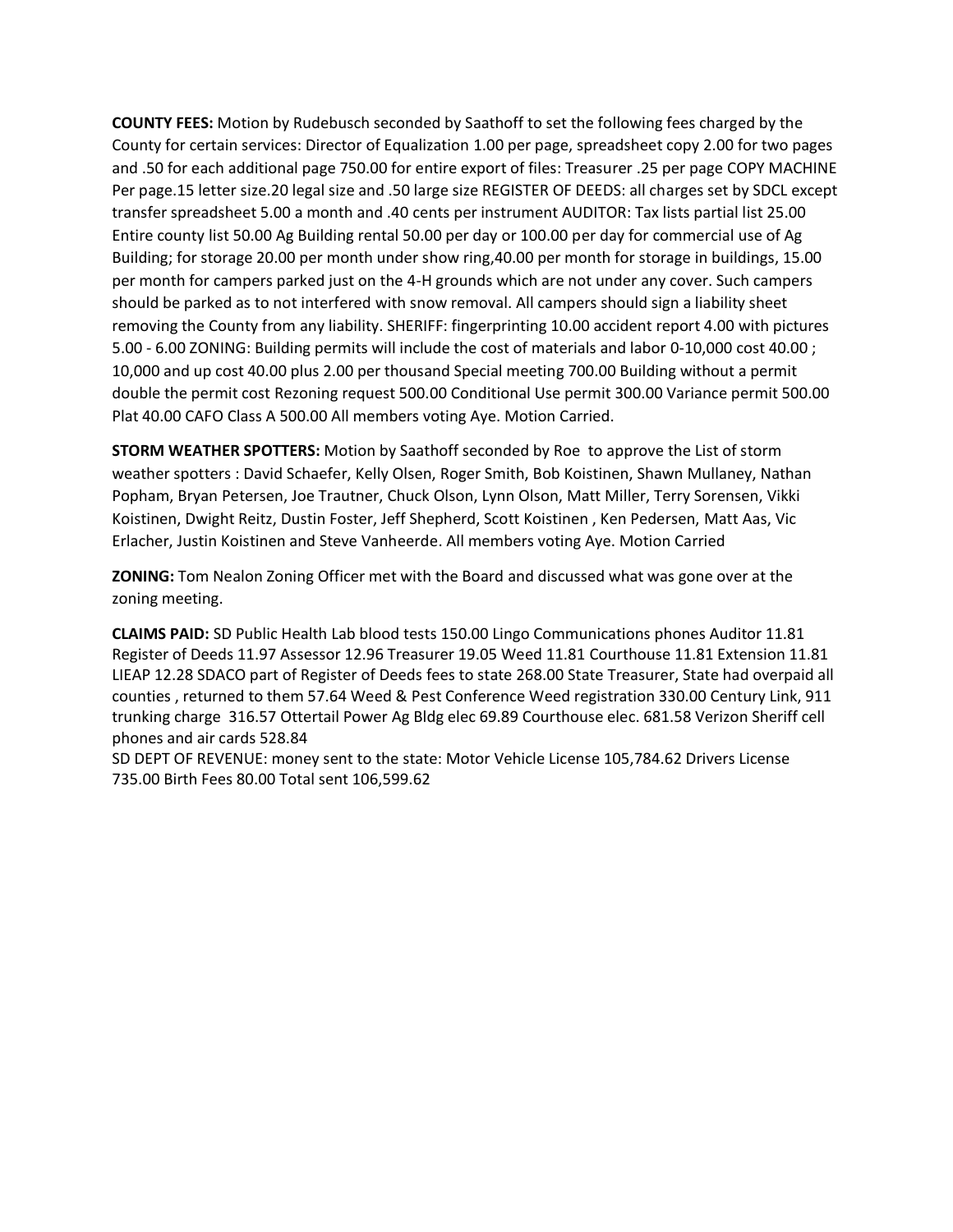**SALARY SCHEDULE:** Motion by Baldwin seconded by Roe to approve the following salaries for the year 2020 and to adopt a new longevity policy: Monthly Salaries: Doug Noem Commissioner 975.00 Randall Rudebusch Commissioner 975.00 Larry Saathoff Commissioner 975.00 Jay Baldwin Commissioner 975.00 Leland Roe Commissioner 975.00 Jessica Trautner Treasurer 3900.75 Chris Schafer Director of Equalization 4000.00 Amber Raasch Register of Deeds 3900.75 Dixie Opdahl Auditor 4171.13 John Delzer States Attorney 4225.20 David Schaefer Emergency & Disaster, 911 and Veterans Service Officer 4928.70 Chad Schlotterbeck Sheriff 4368.00 Bryan Pedersen Highway Supt 4441.50 Brad Anderson Weed Supervisor 3045.00 Gary Schumacher Deputy State Attorney 900.00 Chelsie Gustafson 2894.30 Gayleen Rothenberger 3090.00 Donna Eide 2832.50 Deb Goebel 2832.50 Hourly wages: Sheila Jewell Deputy Treasurer 15.45 Teresa Peterson Bookmobile 15.45 Don Guthmiller Clerk Auditor 15.45 Roberta Jensen Hemish Deputy Treasurer 15.45 Kelle Dragt Clerk Assessor 15.45 Nanci Dragt Clerk Assessor 15.45 Margaret Martz Deputy Register of Deeds 15.45 Bonnie Jankord Bookmobile 15.45 Jan Schiernbeck Bookmobile 15.45 Kelly Olsen Emergency & Disaster 15.45 Cathy Popham Highway Bookkeeper 18.54 Tristin Molitor Deputy Sheriff 21.20 Tayt Alexander Chief Deputy Sheriff 22.31 + 100.00 Website Zachary Vidmar Deputy Sheriff 18.54 Taylor Shantz Deputy Sheriff 18.54 Darrion Poppen Deputy Sheriff 21.20 Highway Employees per hour Rodney Anderson 19.06 Alan Gallisath 19.06 Marc Lewno 19.06 Ronald Moore 19.06 Daniel Platz 18.06 Jeff Shepherd 19.06 Stanley Singrey 19.06 Eric Solsaa 19.06 Logan Twait 19.06 Weed Summer Help Experience 17.00 Non experienced 16.00 Extension summer help 12.00 Janitor Help 15.00 Election workers 9.30 Zoning Board Per Diem 100.00 Weed Board Per Diem 50.00 Weed Board all day meeting 100.00 All members voting Aye. Motion Carried.

**SEMI ANNUAL COUNT OF TREASURERS MONEY:** Commissioners Leland Roe and Doug Noem counted the cash in the Treasurer's office.

The Auditor reported the cash on hand in the Treasurer's office as of Jan. 2,2020

| <b>Checking Account</b>     | \$131,445.33   |
|-----------------------------|----------------|
| <b>Money Market</b>         | \$2,445,432.71 |
| CD's                        | \$4,050,000.00 |
| Cash on Hand                | \$1,661.76     |
| Credit Card Deposit on Hand | \$196.67       |
| Petty Cash                  | \$400.00       |
| Cash Items                  | \$204.40       |
| Checks on Hand              | \$52,707.22    |
| Total                       | \$6,682,048.09 |
|                             |                |
|                             |                |

Of this the following belongs to…

| <b>General Fund</b>           | \$4,028,043.17 |
|-------------------------------|----------------|
| <b>Special Revenue</b>        | \$2,201,202.36 |
| Schools                       | \$55,436.35    |
| Townships                     | \$119,790.94   |
| Cities & Towns                | \$26,041.06    |
| <b>Trust and Agency Funds</b> | \$251,534.21   |
| Total                         | \$6,682,048.09 |